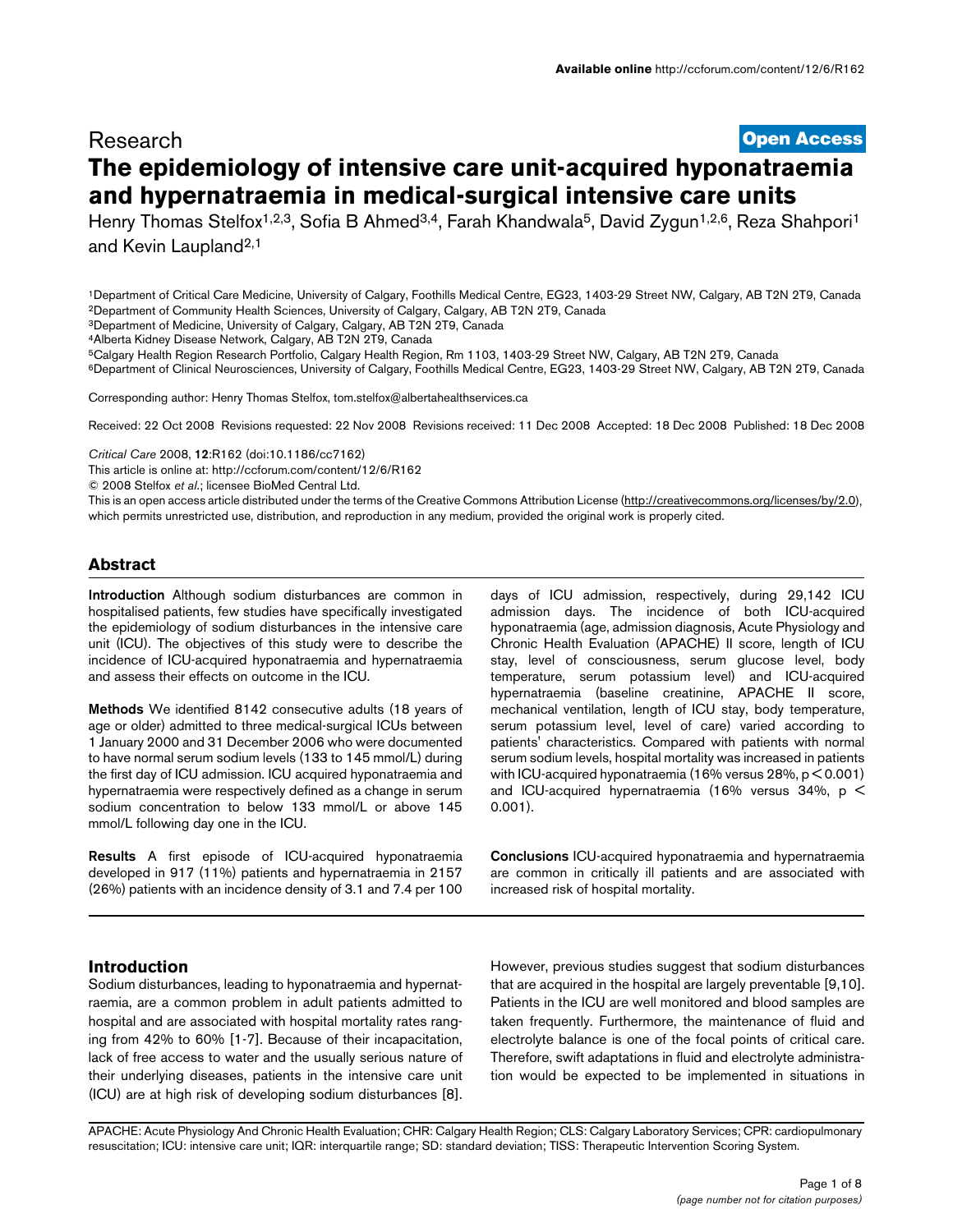which the development of a sodium disturbance might be expected or if a disturbance was detected.

However, the epidemiology of sodium disturbances in critically ill patients has not been well defined. In a retrospective oneyear study from a Dutch Medical ICU, Polderman and colleagues reported hypernatraemia (defined as a sodium level of 150 mmol/L or higher) in 9% of patients admitted to the ICU with an additional 6% of patients developing hypernatraemia during their ICU stay [11]. Patients who presented with hypernatraemia had a 20% hospital mortality rate compared with 32% in patients who acquired hypernatraemia during their ICU stay [11]. Lindner and colleagues described a similar incidence of hypernatraemia in a medical ICU in Austria, but reported higher hospital mortality rates in patients presenting with hypernatraemia than in those acquiring the disorder (43% versus 39%) [12]. Similarly, in a retrospective five-year review of a medical ICU in France, Bennani and colleagues reported a 14% incidence of hyponatraemia (defined as a sodium level below 130 mmol/L), with severe hyponatraemia (defined as a sodium level below 125 mmol/L) being associated with increased mortality [13].

Although these three studies are important contributions to the literature, further study is needed to better define the epidemiology of ICU-acquired sodium disturbances. Results from the three studies may not be widely applicable to critically ill populations because of their limited sample size [11], focus on medical patients such that the epidemiology of sodium disturbances in a critically ill surgical patient is unknown [11-13] and exclusive reporting from single ICUs in tertiary care referral hospitals [11,13]. We therefore undertook a study of patients admitted to three medical-surgical ICUs to describe the incidence of ICU-acquired hyponatraemia and hypernatraemia and assess their effects on outcome among a large cohort of adults admitted to all ICUs in a large Canadian health region.

## **Materials and methods Study population**

Page 2 of 8

*(page number not for citation purposes)*

The Calgary Health Region (CHR) administers all publicly funded hospital care to the residents of the city of Calgary and surrounding areas (population 1.2 million) in the province of Alberta, Canada [14]. All critically ill adult patients in the CHR are managed in ICUs under the care of the Department of Critical Care Medicine. These ICUs are closed units, staffed by fully trained intensivists and currently include one 24-bed medical-surgical ICU that serves as the regional neurosurgical and trauma referral centre: one 14-bed medical-surgical ICU that is also the vascular surgery referral centre; and a 10-bed medical-surgical ICU.

For this study, we utilised a population-based inception cohort design. We identified consecutive adults (18 years of age or older) admitted to the three medical-surgical ICUs in the CHR between 1 January 2000 and 31 December 2006. Patients with more than one admission to the ICU during the study period only had their first ICU admission selected for review. Patients were included in the study cohort if their ICU stay was longer than one day in duration and they were documented to have exclusively 'normal' serum sodium level(s) as per the Calgary Laboratory Services (CLS) reference range (133 to 145 mmol/L) during the first day of their ICU admission. Patients who received renal replacement therapy during their ICU admission were excluded. The Conjoint Health Research Ethics Board at the University of Calgary and CHR approved this study and waiver of patient consent.

## **Data sources**

Demographic, hospital and clinical data were obtained using the regional ICU patient data warehouse. Data sources include an electronic patient information system (Quantitative Sentinel; GE-Marquette Medical Systems Inc, Milwaukee, WI, USA) that is interfaced to all bedside monitoring and ventilator devices that capture physiological and ventilation data. These data were validated by nursing or respiratory therapy staff on at least an hourly basis by examining the degree to which they are representative and plausible. An HL-7 interface with the regional laboratory information system (Cerner PathNet Classic version 306, Kansas City, MO, USA) was utilised to collect laboratory data. The most abnormal (maximum and minimum) physiological and laboratory values in each 24-hour period (00:00 hours to 23:59 hours) were exported to the data warehouse. For analysis purposes, the value that deviated the furthest from the median of the reference range was taken. Where there was no difference between the minimum and maximum value from the median, the maximum value was taken. A sensitivity analysis was performed using the minimum value and produced similar results.

#### **Patient characteristics**

Patient characteristics were classified *a priori* into time-independent factors and time-dependent factors. Time-independent factors included demographic (age, sex), hospital (admission location, admission ICU, weekend admission, night admission), clinical (admission diagnosis, admission Acute Physiology and Chronic Health Evaluation (APACHE) II score, admission Therapeutic Intervention Scoring System (TISS) score) characteristics. Time-dependent patient factors included vital signs, Glasgow Coma Score, all laboratory values and level of care (full care, full care without cardiopulmonary resuscitation (CPR), comfort care). Severity of illness at inception (within the first day of ICU admission) was assessed using the APACHE II score and intensity of care using the TISS score [15,16].

Patients were classified into three categories of admission diagnosis, based on data recorded by the admitting physician, medical, surgical or neurological/trauma. Hyponatraemia was defined as a serum sodium concentration less than 133 mmol/ L. Hypernatraemia was defined as a serum sodium concentra-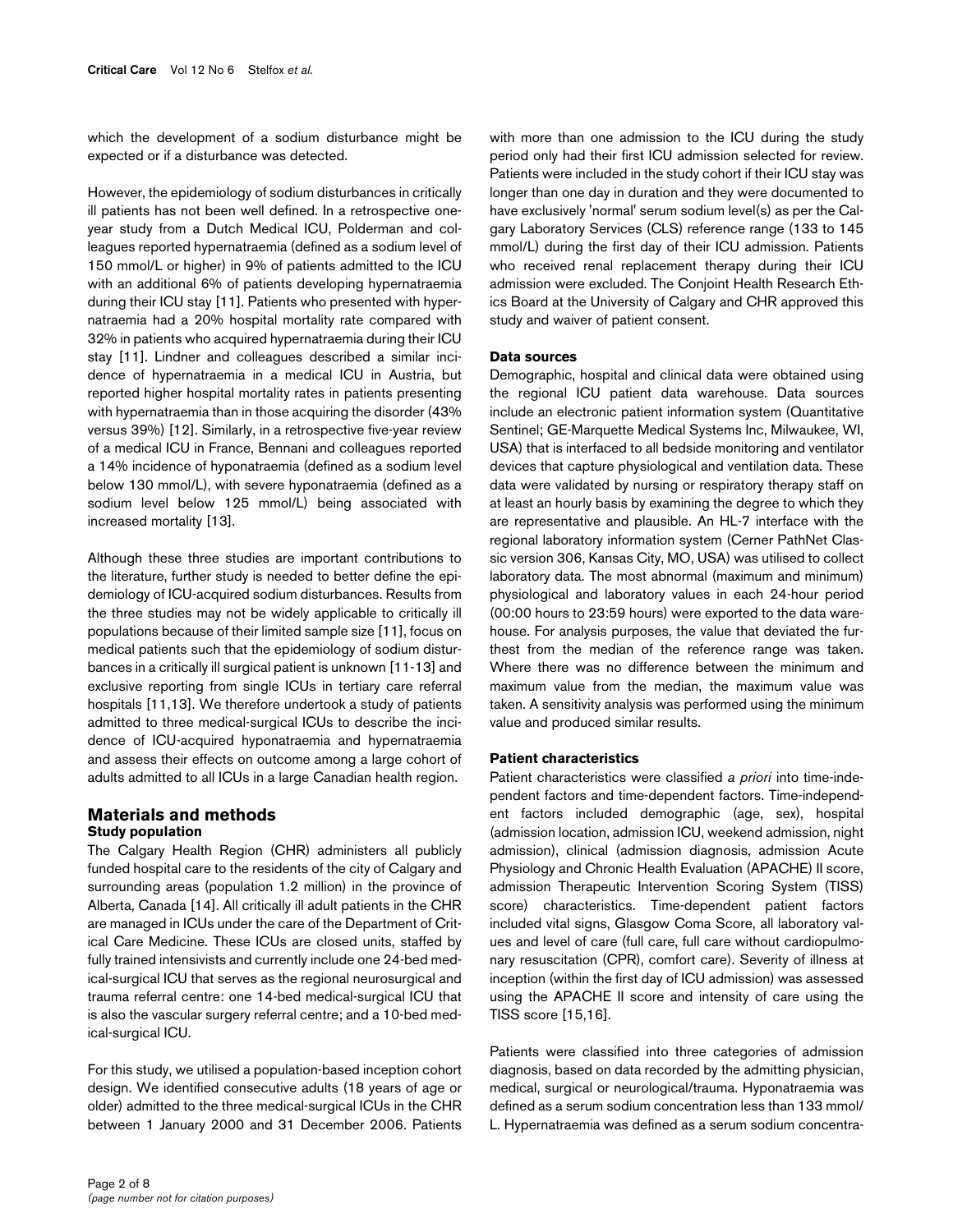tion greater than 145 mmol/L. Patients were classified as experiencing multiple distinct sodium disturbances if abnormal serum sodium measurements were separated by a minimum of one day of normal serum sodium measurements. Patients with more than one distinct sodium disturbance only had their first episode of ICU-acquired hyponatraemia or hypernatraemia selected to describe the incidence of sodium disturbances. Baseline renal dysfunction was defined as a creatinine level greater than 100 μmol/L during the first day of ICU admission (CLS reference range less than 100 μmol/L for adult females). A normal core body temperature was defined as 35.0 to 37.3°C [17]. A normal serum concentration of potassium was defined as 3.5 to 5.0 mmol/L.

#### **Statistical analysis**

Data were initially summarised with the mean, median, standard deviations and interquartile ranges for continuous variables and frequencies for categorical variables. In order to make univariable comparisons between normal, hyponatraemic and hypernatraemic subgroups, chi-squared tests were used for categorical variables and analysis of variance was used for continuous variables. Missing laboratory values were imputed with the value on the closest previous or following day where available, within a 48-hour window. Multivariable models for acquiring hyponatraemia and hypernatraemia were determined using generalised estimating equations with a logistic regression in order to adjust for repeated measures. A firstorder autoregressive correlation structure was assumed for both models because of the longitudinal nature of the data. Outcome models were formulated using logistic regression. For each model, backward selection was used to find the most parsimonious model. All results were calculated using SAS (version 9.1) and a significance level of 0.05 was used for all analyses.

#### **Results Baseline data**

During the seven-year study period, 12,744 adults were admitted to the three medical-surgical ICUs, of which 8142 (64%) were documented to have normal serum sodium levels during their first day of ICU admission and an ICU stay greater than one day. The baseline characteristics of the study population  $(n = 8142)$  are summarised in Table 1. Forty-one percent  $(n = 1142)$ 3323) of patients were female, the median age was 59.7 years (interquartile range (IQR) = 43.2 to 73.4 years), and the mean APACHE II score at first admission was 18.5 (standard deviation  $[SD] = 7.9$ ). Of the ICU admissions, 3574 (44%) were classified as medical, 2395 (30%) as surgical and 2142 (26%) as neurological/trauma. The mean serum sodium value for patients during their first day of ICU admission was 139.1  $mmol/L$  (SD = 3.5 mmol/L).

#### **Incidence**

Among the 8142 patients with normal serum sodium levels during their first day of ICU admission, a first episode of ICU

acquired hyponatraemia developed in 917 (11%) patients and hypernatraemia in 2157 (26%) patients. Among a total of 29,142 ICU admission days, the incidence density for a first episode of ICU-acquired hyponatraemia and hypernatraemia were 3.1 and 7.4 per 100 days of ICU admission, respectively (Figure 1). The median time from ICU admission to patients developing an ICU-acquired sodium disturbance was two days for both hyponatraemia (IQR = one to five days) and hypernatraemia  $( IQR = one to three days)$ . Twenty five percent of the patients with a sodium disturbance experienced more than one distinct sodium disturbance during their ICU stay. Sixteen percent ( $n = 150$ ) of patients with ICU-acquired hyponatraemia experienced more than one episode of hyponatraemia compared with 19% ( $n = 413$ ) of patients with ICU-acquired hypernatraemia who experienced more than one episode of hypernatraemia ( $p = 0.067$ ). Distinct episodes of both hyponatraemia and hypernatraemia were experienced by 196 patients (6.4% of patients with ICU-acquired sodium disturbances) during their ICU stay. The mean serum sodium levels for patients during episodes of ICU-acquired hyponatraemia and hypernatraemia were 130 mmol/L (SD = 2.7 mmol/L) and 149 mmol/L (SD = 3.6 mmol/L), respectively. Among patients with sodium disturbances, the median number of days of hyponatraemia ( $IQR =$  one to three days) and hypernatraemia ( $IQR =$  one to five days) was two.

#### **Multivariable analysis of patient characteristics**

The incidence of ICU-acquired hyponatraemia and hypernatraemia varied according to patient characteristics (Table 2). Higher APACHE II scores, longer ICU stays as well as body temperature disturbances (hypothermia or fever) were associated with both ICU-acquired hyponatraemia and hypernatraemia. Serum potassium disturbances had an inverse relationship with sodium disturbances. Hyperkalaemia was associated with ICU-acquired hyponatraemia, while hypokalaemia was associated with ICU-acquired hypernatraemia. Age, neurological/trauma or surgical admitting diagnosis, level of consciousness and serum glucose were additional factors associated with ICU-acquired hyponatraemia, while baseline creatinine, mechanical ventilation and level of care were associated with ICU-acquired hypernatraemia.

#### **Outcomes of care**

Length of stay and mortality in the ICU and hospital were increased for patients with ICU-acquired hyponatraemia and hypernatraemia compared with patients with normal serum sodium levels (Table 3). Similar outcomes of care were observed for patients with medical, surgical and neurological/ trauma diagnoses. A dose response relationship was observed for the magnitude of the ICU-acquired sodium disturbance (absolute deviation from normal range) and both ICU  $(p < 0.001)$  and hospital mortality  $(p < 0.001)$  (Figure 2). The duration of ICU-acquired sodium disturbances and the daily rate of change in serum sodium levels were both associated with ICU and hospital mortality, but provided no significant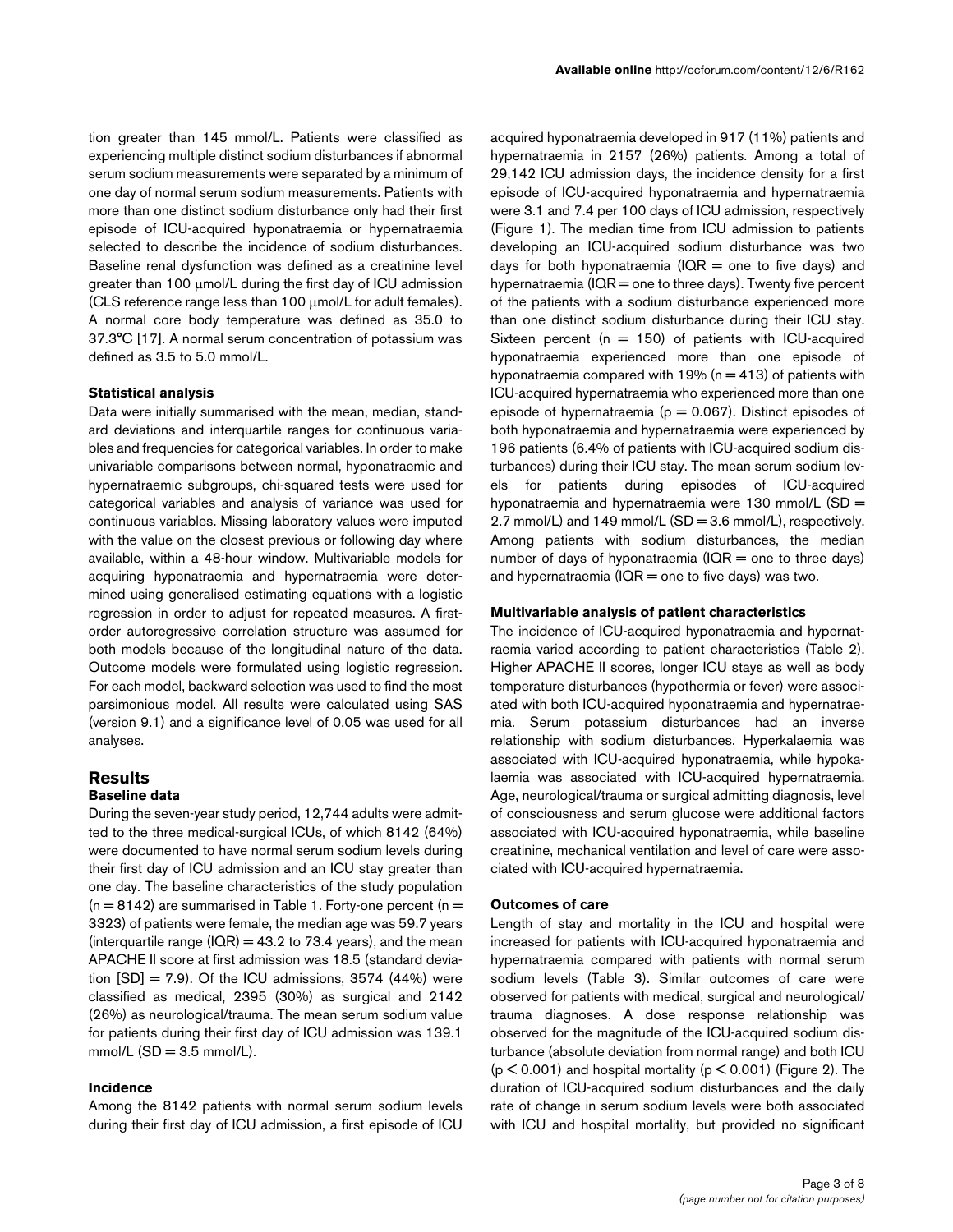## **Table 1**

#### **Characteristics of patients with normal serum sodium on day one in the intensive care unit (ICU)\*†**

|                                                   | <b>Serum Sodium Category</b>         |                               |                                        |  |
|---------------------------------------------------|--------------------------------------|-------------------------------|----------------------------------------|--|
| Characteristics                                   | Acquire hyponatraemia<br>$(n = 917)$ | Always normal<br>$(n = 5068)$ | Acquire hypernatraemia<br>$(n = 2157)$ |  |
| Demographic                                       |                                      |                               |                                        |  |
| Age, mean, years                                  | 57 (19)                              | 56 (20)                       | 60(18)                                 |  |
| Female, number (%)                                | 397 (43)                             | 2060 (41)                     | 866 (40)                               |  |
| Hospital                                          |                                      |                               |                                        |  |
| Admission location, number (%)                    |                                      |                               |                                        |  |
| Emergency department                              | 337 (37)                             | 1926 (38)                     | 833 (39)                               |  |
| Operating room                                    | 243 (27)                             | 1450 (29)                     | 509 (24)                               |  |
| Hospital floor                                    | 217(24)                              | 1049 (21)                     | 534 (25)                               |  |
| Transfer from another facility                    | 118 (13)                             | 632 (13)                      | 280 (13)                               |  |
| Admission ICU, number (%)                         |                                      |                               |                                        |  |
| Trauma and neurosurgery referral ICU              | 534 (58)                             | 2568 (51)                     | 1127 (52)                              |  |
| Vascular surgery referral ICU                     | 214(23)                              | 1388 (27)                     | 595 (28)                               |  |
| General medical-surgical ICU                      | 169 (18)                             | 1112 (22)                     | 435 (20)                               |  |
| Weekend admission, number (%)                     | 265 (29)                             | 1294 (26)                     | 599 (28)                               |  |
| Night admission, number (%)                       | 536 (58)                             | 2787 (55)                     | 1267 (59)                              |  |
| Clinical                                          |                                      |                               |                                        |  |
| Admitting diagnosis category, number (%)          |                                      |                               |                                        |  |
| Neurological/trauma                               | 256 (28)                             | 1279 (25)                     | 607 (28)                               |  |
| Surgical                                          | 255 (28)                             | 1570 (31)                     | 570 (26)                               |  |
| Medical                                           | 404 (44)                             | 2191 (43)                     | 979 (45)                               |  |
| Vasoactive medication first 24 hours, number (%)  | 318 (35)                             | 936 (19)                      | 820 (38)                               |  |
| Mechanical ventilation first 24 hours, number (%) | 619 (67)                             | 3277 (65)                     | 1629 (75)                              |  |
| Temperature, °C                                   | 37.0(1.5)                            | 37.0 (1.3)                    | 36.8(1.6)                              |  |
| Glasgow Coma Scale score                          | 9.2(4.4)                             | 9.6(4.3)                      | 8.1(4.3)                               |  |
| Serum sodium, mmol/L                              | 137(3)                               | 139(3)                        | 140(3)                                 |  |
| Serum potassium, mmol/L                           | 4.0(0.9)                             | 3.9(0.7)                      | 4.0(0.9)                               |  |
| Serum glucose, mmol/L                             | 9.2(4.0)                             | 8.9(3.7)                      | 10.0(4.9)                              |  |
| Serum creatinine, median (IQR) µmol/L             | 78 (56 to 133)                       | 76 (59 to 104)                | 90 (64 to 143)                         |  |
| <b>APACHE II Score</b>                            | 19.8 (7.9)                           | 16.9(7.5)                     | 21.8(7.7)                              |  |
| TISS score                                        | 39.1 (13.2)                          | 32.3(11.9)                    | 40.8 (12.5)                            |  |
| Level of care, number (%)                         |                                      |                               |                                        |  |
| Full care                                         | 887 (97)                             | 4799 (95)                     | 2018 (94)                              |  |
| Full care, but no CPR                             | 30(3)                                | 258(5)                        | 135(6)                                 |  |
| Comfort care                                      | 0(0)                                 | 11(0)                         | 4(0)                                   |  |

\*Results reported as mean (standard deviation) unless indicated.

†Physiological and laboratory data represent the most abnormal values recorded during the first day in ICU.<br>APACHE = Acute Acute Physiology and Chronic Health Evaluation, CPR = cardiopulmonary resuscitation, IQR = interqua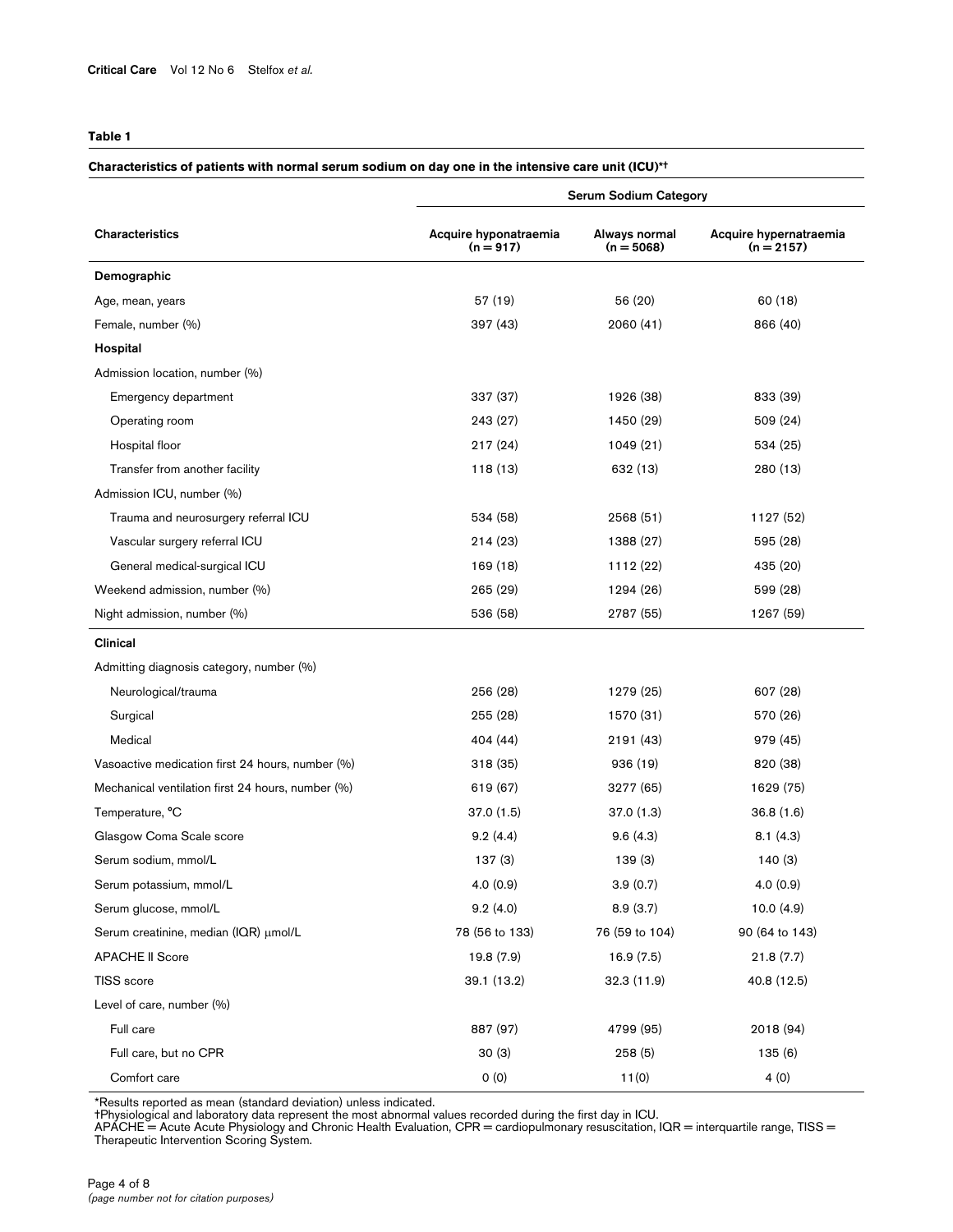

Proportion of intensive care unit (ICU) patients with serum sodium **values outside the normal range during the first 50 days of ICU stay\***.

explanatory power above the magnitude of the sodium disturbance.

### **Discussion**

Our study is the first multi-centred evaluation of ICU-acquired sodium disturbances in a non-select population of medicalsurgical critically ill patients. It is also the first study to attempt to characterise the longitudinal nature of sodium disturbances with a time-dependent data set. The results demonstrate that ICU-acquired hyponatraemia and hypernatraemia are common in critically ill patients. The occurrence of ICU-acquired hyponatraemia and hypernatraemia varies significantly among patients with different demographic and clinical characteristics. There is a strong association between both ICU-acquired hyponatraemia and hypernatraemia and in-hospital patient mortality.

Our study provides three important contributions to the epidemiology of sodium disturbances in critically ill patients in addition to the previously published works by Polderman and colleagues [11], Lindner and colleagues [12] and Bennani and colleagues [13]. First, our study extends the general applicability of the literature to a broader population of critically ill patients because we examined a non-select population of patients with medical, surgical and neurological/trauma diagnoses as compared with the previous studies that focused only on patients in medical ICUs.

Second, we examined both ICU-acquired hyponatraemia and hypernatraemia in our study, while the previous works focused respectively on a single disturbance. This allowed us to make the observation that ICU-acquired hypernatraemia has twice the incidence of hyponatraemia and that patients with surgical and neurological/trauma diagnoses are at increased risk of developing hyponatraemia compared with medical patients, but at similar risk of hypernatraemia.

Third, we identified several patient characteristics that were associated with ICU-acquired sodium disturbances, and could potentially be used to help clinicians identify patients at increased risk. An elevated baseline creatinine was associated with a 50% increased risk of ICU-acquired hypernatraemia and may be a marker of impaired renal sodium and water regulation or decreased intravascular volume [18]. Mechanical ventilation was associated with ICU-acquired hypernatraemia. Mechanical ventilation may be a marker of illness severity, but it also inhibits patient-clinician communication and makes patients dependent on others for their water requirements [19]. Length of stay in the ICU was associated with both ICUacquired hyponatraemia and hypernatraemia. This relationship is likely to reflect multiple risk factors including increased illness severity for patients with long ICU stays, an increased exposure period to adverse events and clinician distraction as patients become chronically critically ill [20,21].

Finally, increasing APACHE II scores were associated with both ICU-acquired hyponatraemia and hypernatraemia. All of these observations raise the question of whether sodium disturbances are a physiological disturbance that independently increases the risk of death, a marker of illness severity or both. Serum sodium levels have been incorporated into validated illness severity scores such as the APACHE II score [15]. However, in our analyses, even after adjusting for patients' characteristics including renal function, mechanical ventilation and APACHE II scores, ICU-acquired sodium disturbances were independently associated with mortality.

Our study underscores the challenges to improve management of ICU-acquired sodium disturbances. Previous studies have suggested that the majority of sodium disturbances acquired in hospital are preventable and indicative of substandard care [9,10]. Sodium disturbances in the ICU according to our study appear to develop insidiously, present a median of two days after admission and with moderate deviations from the normal range (mean hyponatraemia  $= 130$  $mmol/L$ , mean hypernatraemia = 149 mmol/L). Identifying these disturbances may be difficult for clinicians preoccupied with more acute medical issues or other laboratory investigations. For example, in our study the mean number of laboratory tests performed on patients in the ICU ranged from 61 to 74 individual laboratory tests per patient per day and it can therefore be surmised that a single abnormal serum sodium level may be lost in this sea of laboratory values.

Developing strategies to prevent or correct ICU-acquired sodium disturbances are also more challenging than it first appears. An important and novel finding of our study is that a strong association exists between the magnitude of ICUacquired sodium disturbances and hospital mortality. The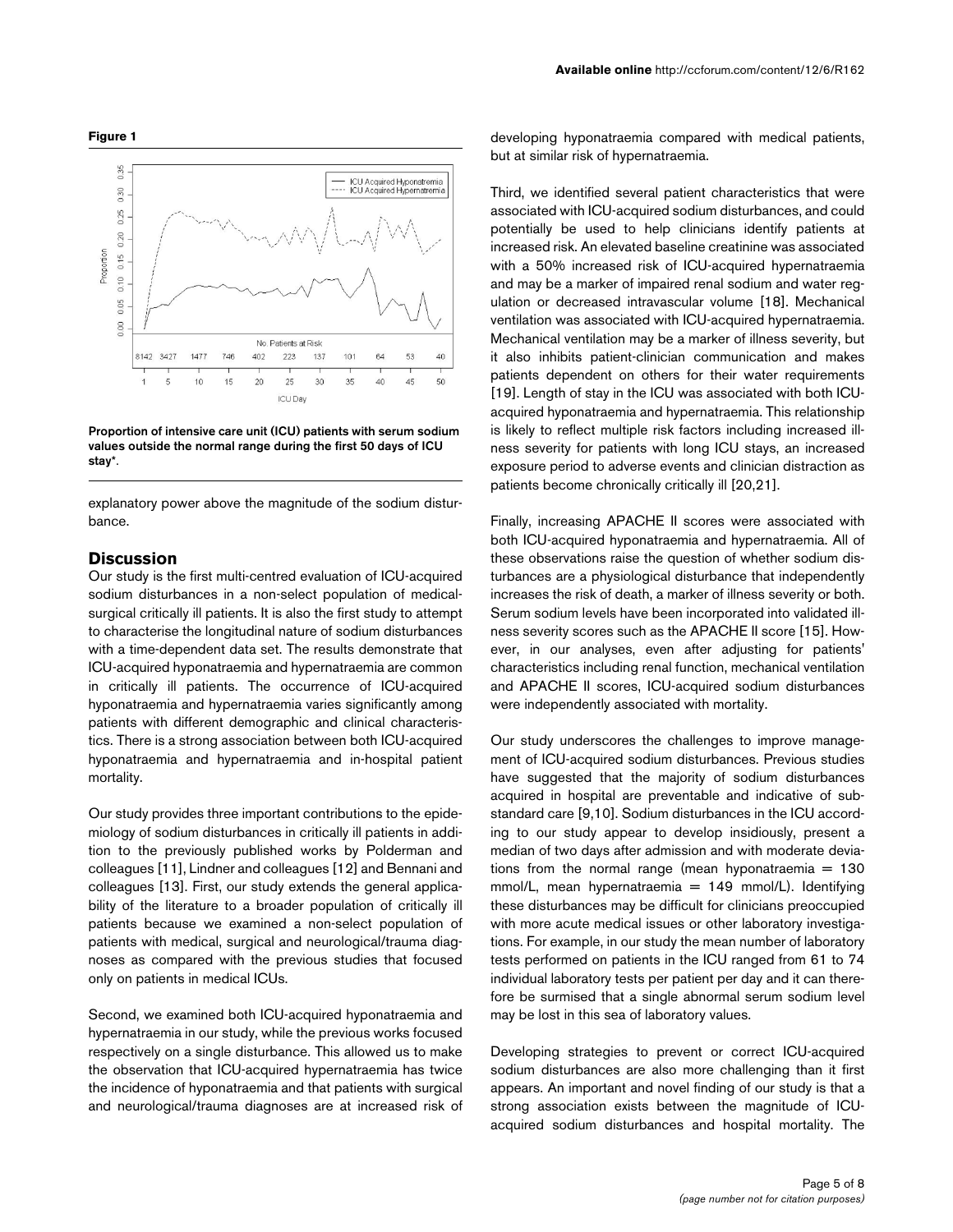#### **Table 2**

#### **Multivariable analyses of patient characteristics\***

|                                                                  | Acquire hyponatraemia |           | Acquire hypernatraemia |           |
|------------------------------------------------------------------|-----------------------|-----------|------------------------|-----------|
| Characteristic                                                   | Odds ratio (95% CI)   | P Value   | Odds ratio (95% CI)    | P value   |
| Age (for each 10 year increase)                                  | 0.93 (0.89 to 0.98)   | 0.004     | <b>NS</b>              | <b>NS</b> |
| Baseline creatinine >100 µmol/L                                  | <b>NS</b>             | <b>NS</b> | 1.47 (1.31 to 1.65)    | < 0.001   |
| Admitting diagnosis category                                     |                       |           | <b>NS</b>              | <b>NS</b> |
| Medical                                                          | 1.00                  |           |                        |           |
| Neurological/trauma                                              | 1.33 (1.06 to 1.65)   | 0.012     |                        |           |
| Surgical                                                         | 1.26 (1.04 to 1.52)   | 0.017     |                        |           |
| APACHE II score (for each additional unit)                       | 1.08 (1.06 to 1.09)   | < 0.001   | 1.05 (1.04 to 1.05)    | < 0.001   |
| Mechanical ventilation                                           | <b>NS</b>             | <b>NS</b> | 1.30 (1.20 to 1.42)    | < 0.001   |
| Day of ICU stay (for each additional log unit day <sup>#</sup> ) | 1.95 (1.81 to 2.10)   | < 0.001   | 2.06 (1.95 to 2.17)    | < 0.001   |
| Minimum Glasgow Coma Scale (for each additional unit)            | 1.06 (1.03 to 1.08)   | < 0.001   | <b>NS</b>              | <b>NS</b> |
| Glucose level (for each additional 1 mmol/L)                     | 1.07 (1.06 to 1.09)   | < 0.001   | <b>NS</b>              | <b>NS</b> |
| Temperature                                                      |                       |           |                        |           |
| 35.0 to 37.3°C <sup>+</sup>                                      | 1.00                  |           | 1.00                   |           |
| $>37.3$ °C                                                       | 1.36 (1.10 to 1.69)   | 0.005     | 1.30 (1.16 to 1.45)    | < 0.001   |
| $<$ 35.0 $^{\circ}$ C                                            | 1.36 (1.08 to 1.70)   | 0.008     | 1.28 (1.14 to 1.44)    | < 0.001   |
| Serum potassium                                                  |                       |           |                        |           |
| 3.5 to 5.0 mmol/L <sup>+</sup>                                   | 1.00                  |           | 1.00                   |           |
| $>5.0$ mmol/L                                                    | 1.67 (1.42 to 1.97)   | < 0.001   | 1.05 (0.93 to 1.19)    | 0.421     |
| $<$ 3.5 mmol/L                                                   | 1.01 (0.90 to 1.14)   | 0.846     | 1.49 (1.40 to 1.59)    | < 0.001   |
| Level of care                                                    | <b>NS</b>             | <b>NS</b> |                        |           |
| Full care                                                        |                       |           | 1.00                   |           |
| Full care, but no CPR                                            |                       |           | 1.23 (1.09 to 1.39)    | 0.001     |
| Comfort care                                                     |                       |           | 1.35 (1.07 to 1.70)    | 0.010     |

\*Time-independent (age, baseline creatinine, random glucose) and time-dependent (minimum Glasgow coma scale, glucose level, Acute Acute<br>Physiology and Chronic Health Evaluation (APACHE) Il score, mechanical ventilation, da potassium, level of care) characteristics included in multivariable models.

†Patients with this factor served as the reference group

‡Length of ICU stay was highly skewed and time unit day was log transformed.

 $CI =$  confidence interval,  $CPR =$  cardiopulmonary resuscitation,  $NS =$  not significant.

dose-response relation between sodium deviation and hospital mortality highlights that even small deviations in serum sodium concentration from the normal range are associated with increased mortality. Physicians regulate the water and electrolyte balance in most patients in the ICU, therefore augmenting the risk of iatrogenic electrolyte derangements. The most effective way to reduce this risk is to allow patients to resume control and regulation of their own fluid and electrolyte balance as soon as it is safely possible. Studies are needed to establish optimal strategies for monitoring, diagnosing and managing ICU-acquired sodium disturbances.

The results of our study need to be interpreted within the context of its limitations. First, our data are based on a clinical data source that captures detailed demographic, hospital, physiological and laboratory data, but limited information on interventions. For example, intravenous fluids, nutrition (enteral and parental), fluid balance and medications (e.g. osmotic therapy) were not reliably captured in our data source and were therefore excluded from the analyses. As such, it is difficult to determine both the aetiology of the ICU-acquired hyponatraemia and hypernatraemia and clinicians' responses. Second, our study was observational in nature and designed to describe the epidemiology of sodium disturbances in a population of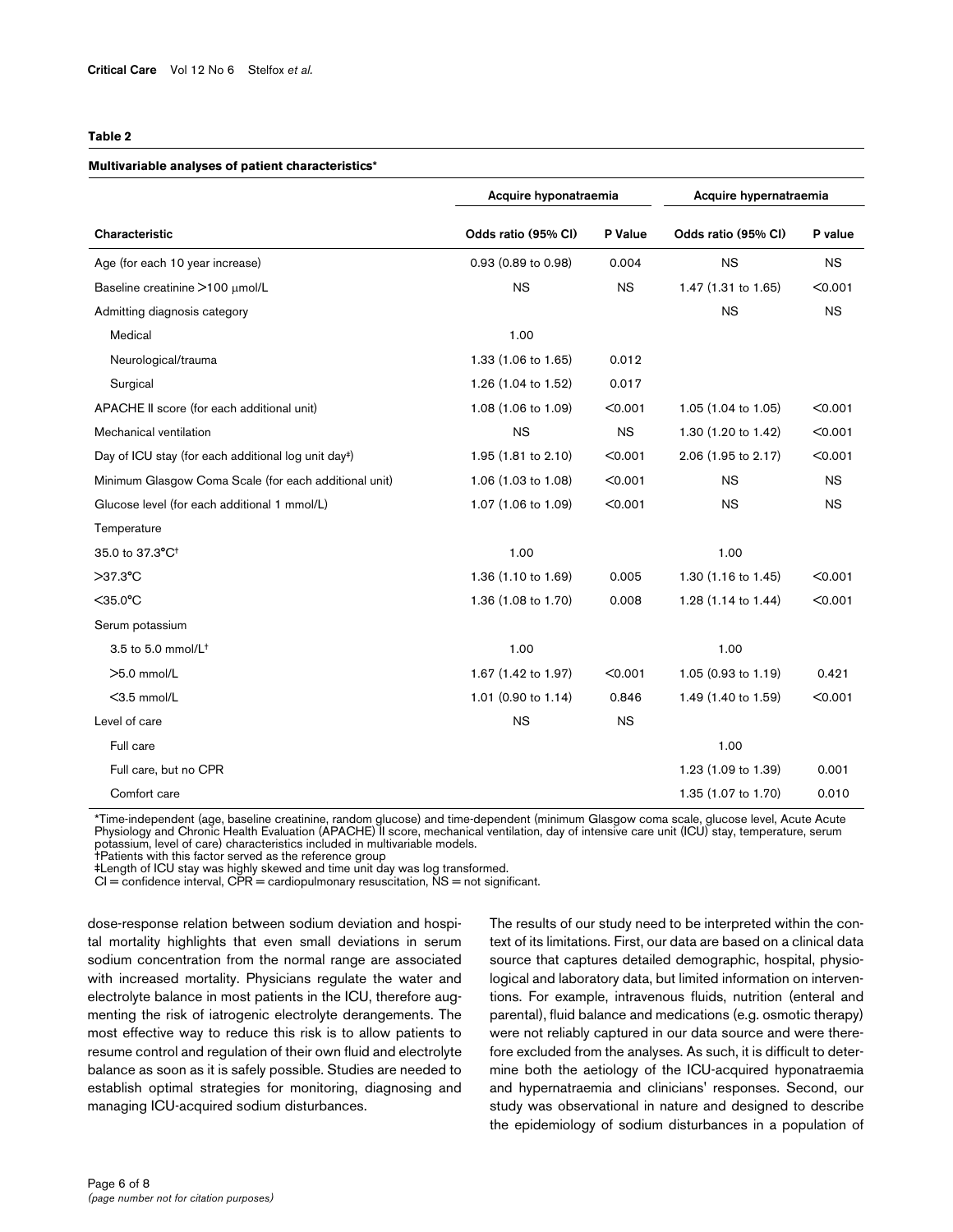### **Table 3**

### **Outcomes of care**

|                                                       | Serum sodium category                |                               |                                        |                      |
|-------------------------------------------------------|--------------------------------------|-------------------------------|----------------------------------------|----------------------|
| Measures                                              | Acquire hyponatraemia<br>$(n = 917)$ | Always normal<br>$(n = 5068)$ | Acquire hypernatraemia<br>$(n = 2157)$ | p value <sup>#</sup> |
| ICU length of stay, median (IQR), d <sup>+</sup>      | 6(3 to 12)                           | 2(1 to 4)                     | 7 (4 to 13)                            | < 0.001              |
| Hospital length of stay, median (IQR), d <sup>+</sup> | 25 (14 to 50)                        | 12 (7 to 24)                  | 24 (14 to 51)                          | < 0.001              |
| ICU mortality, number (%)                             | 164 (18)                             | 456 (9)                       | 488 (23)                               | < 0.001              |
| Hospital mortality, number (%)                        | 255(28)                              | 799 (16)                      | 723 (34)                               | < 0.001              |

†ICU and hospital length of stay for patients who survive to hospital discharge.

‡p values calculated by multivariable linear and logistic regression for comparisons of patients who acquire hyponatraemia or hypernatraemia with patients who always have normal serum sodium levels.

ICU = intensive care unit, IQR = interquartile range.

critically ill patients. As such our observations are valuable for generating hypotheses, but not causal inference. Third, our results are based on patients admitted to three medical-surgical ICUs in a single health region. Although our data are population based and reflect the management of all patients admitted to ICUs under the care of 26 intensive care specialists, it is possible that patients treated in other types of ICUs or in other health regions or with other diagnoses may have different experiences.

## **Conclusions**

In summary, this large study conducted in a broad non-select population of adult patients admitted to ICUs demonstrates that ICU-acquired hyponatraemia and hypernatraemia are common in the critically ill. The risk of ICU-acquired sodium disturbances appear to vary according to patient characteristics. Finally, ICU-acquired hyponatraemia and hypernatraemia are associated with increased in-hospital mortality. Studies are needed to establish optimal management strategies. **Competing interests**





Maximum deviation of serum sodium level from normal range dur**ing intensive care unit (ICU) admission and patient mortality**.

## **Key messages**

- ICU-acquired hyponatraemia and hypernatraemia develop in up to one-quarter of critically ill patients with hypernatraemia being twice as common as hyponatraemia.
- The incidence of ICU-acquired hyponatraemia and hypernatraemia varies according to patient characteristics.
- ICU-acquired hyponatraemia and hypernatraemia are associated with increased risk of hospital mortality – a dose-response relation appears to exist for the magnitude of the ICU-acquired sodium disturbance.

The authors declare that they have no competing interests.

## **Authors' contributions**

HTS designed the study, acquired data, interpreted data, drafted and revised the manuscript. SBA interpreted data, drafted and revised the manuscript. FK analysed and interpreted data and drafted the manuscript. DZ interpreted data and revised the manuscript. RS acquired data and revised the manuscript. KL acquired data, interpreted data and revised the manuscript. HTS and FK had full access to all the study data and assume responsibility for the integrity of the data and the accuracy of the analysis.

## **References**

- 1. Himmelstein DU, Jones AA, Woolhandler S: **[Hypernatremic](http://www.ncbi.nlm.nih.gov/entrez/query.fcgi?cmd=Retrieve&db=PubMed&dopt=Abstract&list_uids=6875149) [dehydration in nursing home patients: an indicator of neglect.](http://www.ncbi.nlm.nih.gov/entrez/query.fcgi?cmd=Retrieve&db=PubMed&dopt=Abstract&list_uids=6875149)** *J Am Geriatr Soc* 1983, **31:**466-471.
- 2. Mahowald JM, Himmelstein DU: **[Hypernatremia in the elderly:](http://www.ncbi.nlm.nih.gov/entrez/query.fcgi?cmd=Retrieve&db=PubMed&dopt=Abstract&list_uids=7204813) [relation to infection and mortality.](http://www.ncbi.nlm.nih.gov/entrez/query.fcgi?cmd=Retrieve&db=PubMed&dopt=Abstract&list_uids=7204813)** *J Am Geriatr Soc* 1981, **29:**177-180.